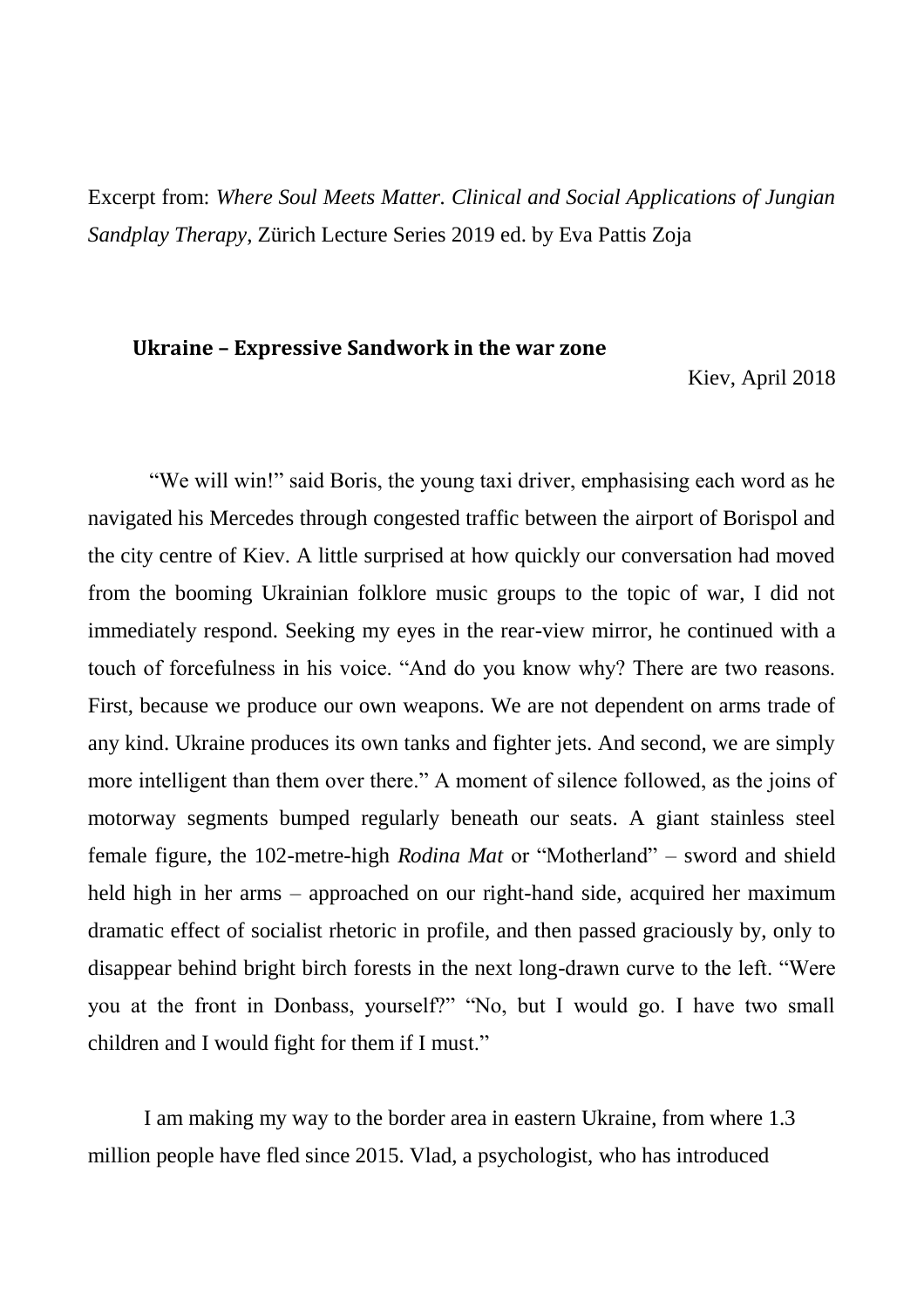Sandwork in Ukraine and coordinates the projects in the Eastern cities accompanies me in the night train from Kiev to Slavjansk.

The train is fully booked and packed with people. The journey lasts sixteen hours and leads through vast expanses of uncultivated land and forests, interspersed with coal mines and bleak barrack settlements. The final stop is Sloviansk, a small city of about a hundred thousand inhabitants which was taken by the "separatists" just four years ago, in April 2014, and held for three months. A majority of the inhabitants left the city. Two schools and a kindergarten were bombed and flattened. We see bullet holes on buildings. At the same time, the inhabitants have started a concerted effort to beautify their city. Freshly painted facades on a number of onestoried houses offer a cheerful counterpoint to the rows of dilapidated Soviet-style apartment blocks. Apple trees and plum trees blossom in the little front yards. Standing there in radiant white, they look like giant bridal bouquets and give the city a very festive air that is deeply touching. Are people trying to forget the war by any means possible?

For about a year now, the international media has spoken of a "forgotten war" in Ukraine, although soldiers still die there every day in the border areas of the newly declared republics of Donetsk and Luhansk, and although nobody can leave the narrow trails between the villages because the fields and forests are strewn with mines. Once a term like "a forgotten war" has been uttered in journalism, it becomes a self-fulfilling prophecy. Who laid those mines? Nobody knows. Did the Ukrainian army lay mines in their own homeland? Did the "separatists" lay mines in the region of their Russian-speaking ancestors? Nobody knows. I repeatedly hear the words "Njazin, njazin informatia!" spoken in Russian and in an angered tone, in the people's narrative flow. There is no information for the civilian population. The inhabitants point with a sweeping gesture towards the horizon, where the explosions could be seen night after night. There is a note of concern in their accounts that listeners might not quite believe them; that they might believe it was only half as bad;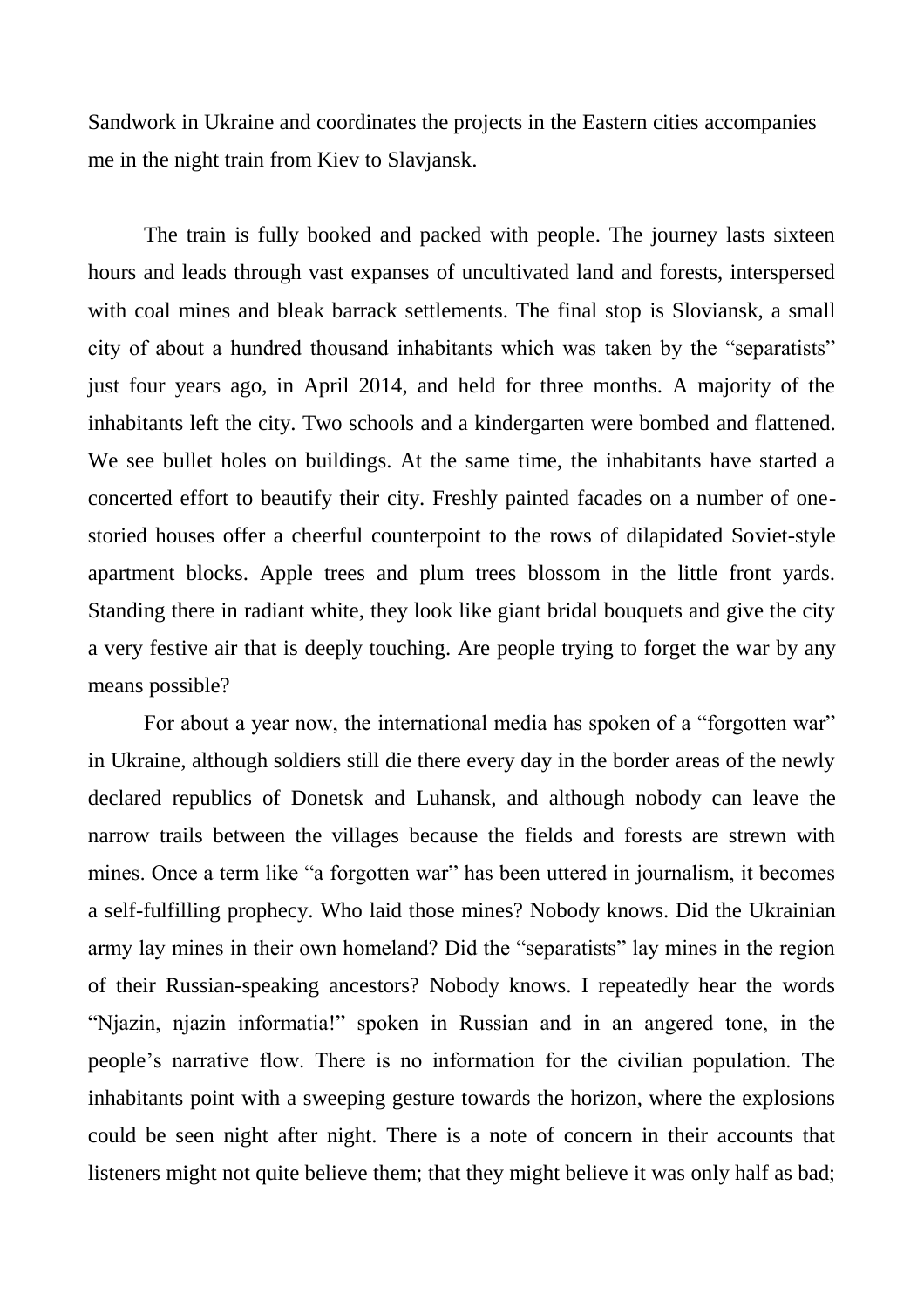that the whole world might think the war in Syria is always much worse. The people here also lack information about the war's psychological consequences. At the beginning of 2018, UNICEF handed out brochures describing and illustrating the symptoms of post-traumatic stress disorders in children.

Ludmilla, who runs the local kindergarten, reports of parents bringing pre-schoolaged children to the psychological counselling service and asking if anything could be done for their handicap. They were "born dumb." Ludmilla points out that sixty percent of children in the war zone, according to statistics of the local polyclinic, exhibit a developmental delay, yet the children's parents and relatives are completely oblivious to any connection with the war. Because the adults themselves would like to forget the month-long bombardments, explosions, shootings, lootings, acts of violence of every kind, and their escape and constant fear, they have no inner readiness to even begin to imagine the shock their infants and young children must have suffered. The conventional wisdom is that the little ones won't have really realised what was going on. Paradoxically, it is easier for the psychological equilibrium of a traumatised adult to accept that a child is born handicapped than to confront the fact that traumas of war have a long-term impact on children's development. If this is suggested to parents as a fact, anger and pain erupts all the more forcefully and they awake from an apathy into which they had fallen for months. And so the population is trapped not only in a concrete borderland where it is threatened with mortal danger from both sides, but also in a psychological no-man's land where relationships no longer function. A crying child is no longer consoled.

But defence mechanisms always also have a protective function and must not be forcefully penetrated through psychological intervention without assistance also being guaranteed. Expressive Sandwork offers just such an assistance. Of the 84 children who took part in expressive Sandwork in Sloviansk, 85 % showed positive behavioural changes, according to their parents.

The following is the example of a five-year-old child in Popasnaja. When T. was three and a half years old, her family's house was hit by a mortar bomb. Her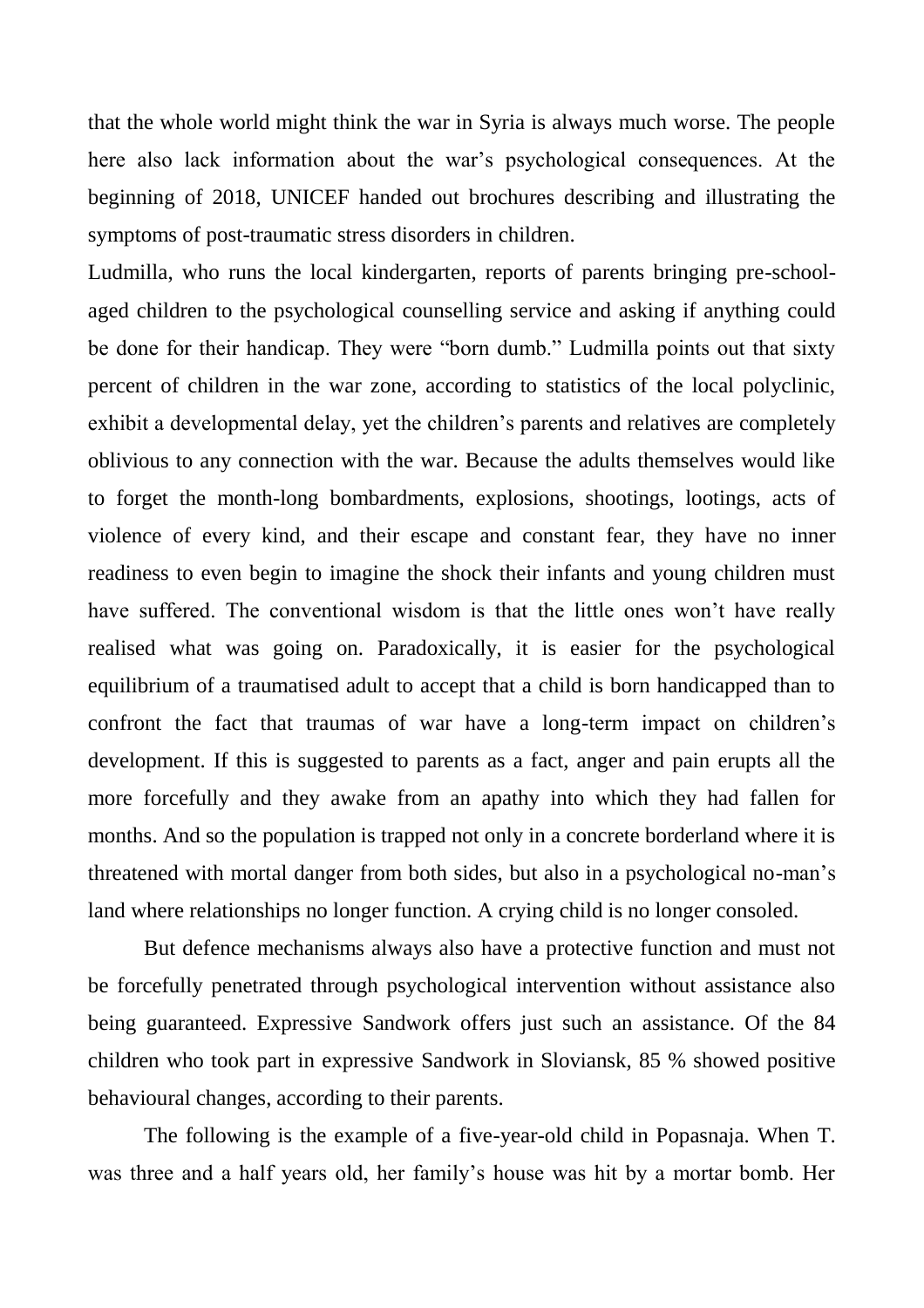family survived the attack, but T. subsequently lost all of her hair. She also suffered from an intense fear of abandonment, which didn't improve and made enrolment in school unthinkable. Her hair, eye lashes, and eye brows did not grow back. At the beginning of the Sandplay project, which would take place without the parents, T. could not be encouraged to join the group. This changed in the fourth session, when the facilitator offered to hold T. in her arms while she played. In this first session for T., she observed the other, older, children for a long time. Even the loudest and most conspicuous among them were silently, almost reverently concentrated in their work. Then T. reached for the sand herself and a big heart formed under her little hands. A joyful look from the girl to her facilitator and a smile on both of their faces constituted the beginning of a psychic healing process. After four weekly Sandplay sessions, darker spots began to show on T.'s bare head. Her hair had begun to grow again. For the parents, this was nothing short of a miracle. Is there a clinical explanation? It is safe to assume that the child's fears were adequately met: the project leader had found a good balance between encouraging the girl and granting her space, and had won the girl's trust. The decisive factor, however, had been the child's holistic, non-verbal, and therefore age-appropriate, experience of selfefficacy. Resilience can be defined as reacting actively to an adverse experience. Being able to create an inner world from scratch in a sand tray gives children the most valuable experience of self-efficacy possible. The fragmented inner world is reassembled in a new way, and this has a direct and visible effect on the autonomic nervous system (children sleep better, for example) and on somatic functions. Even if no word is spoken during Sandplay, mentalisation processes are constantly occurring. Children can observe themselves from a distance and reflect on their own emotional experience as if through a wide-angle lens. Reflection in young children occurs in the form of "as if"-games. These are models for experiencing the world and interacting with it, which provide children orientation and something to draw themselves forward along like a well anchored rope.